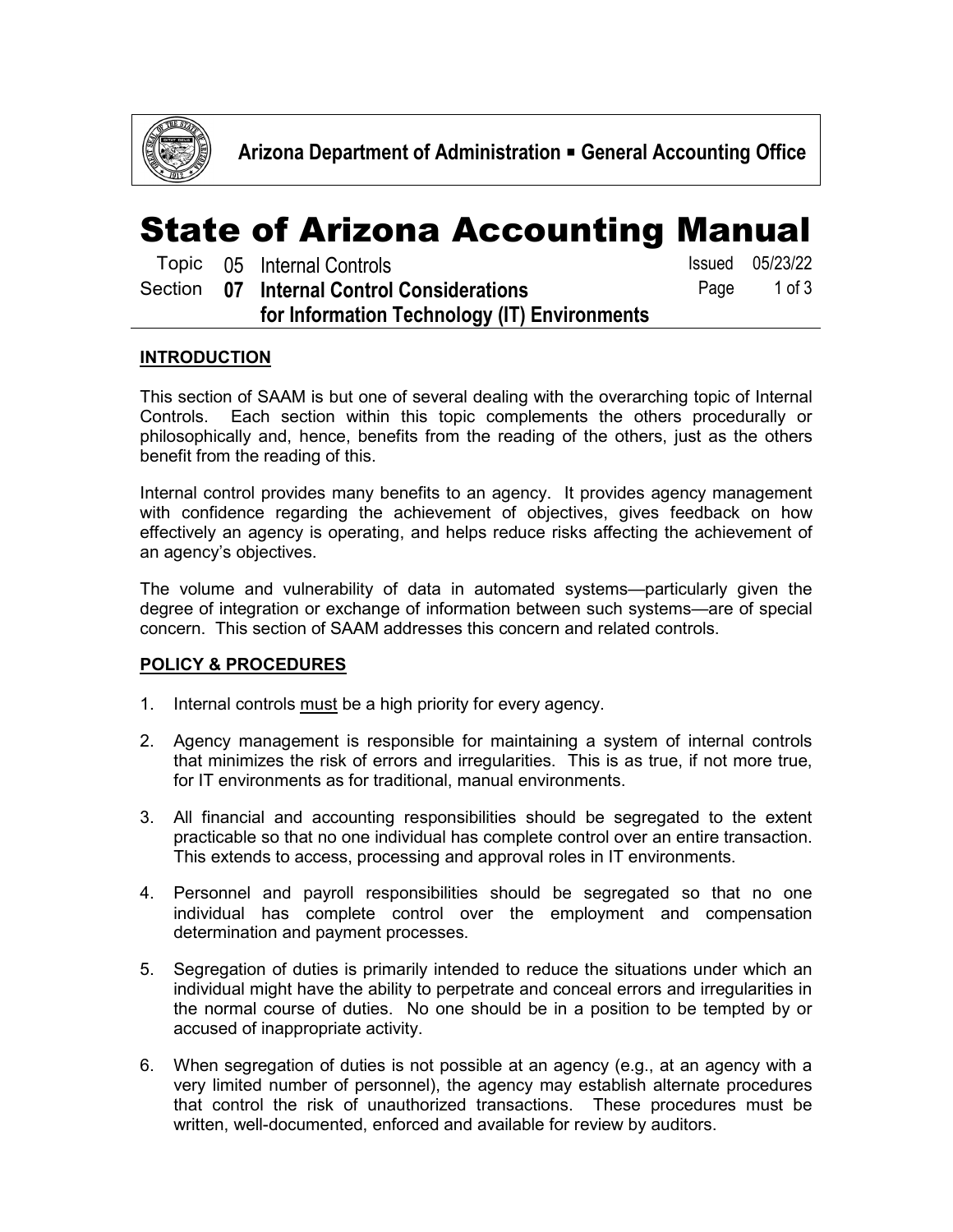# State of Arizona Accounting Manual

|  | Topic 05 Internal Controls                   | <b>Issued</b> 05/23/22 |
|--|----------------------------------------------|------------------------|
|  | Section 07 Internal Control Considerations   | Page 2 of 3            |
|  | for Information Technology (IT) Environments |                        |
|  |                                              |                        |

- 7. Review procedures, including those that are described in other sections of SAAM, should be in place to detect and, if possible, prevent errors and irregularities.
- 8. Management and other personnel have access to voluminous amounts of confidential and/or sensitive information. Management and other personnel are to refrain from:
- 8.1. Revealing information to anyone not specifically authorized to receive the information under consideration.
- 8.2. Attempting to access or achieving access to data not applicable to his job.
- 8.3. Entering, changing or erasing data for direct or indirect personal gain or advantage.
- 8.4. Entering, changing or erasing data for personal amusement or retribution.
- 8.5. Using another individual's personal identifier (i.e., user identification) and/or password to access, enter, change or erase data.
- 8.6. Revealing his password to another individual.
- 8.7. Asking another individual to reveal his password.
- 8.8. Using any information for personal gain or in a manner other than its intended use.
- 9. All transactions, by whatever method they are entered, stored or transmitted, are subject to audit.
- 10. Agencies shall establish internal control procedures to prevent transactions from being:
- 10.1. Input so they appear as their having occurred in the wrong accounting period.
- 10.2. Posted to the wrong balance sheet account, revenue source, expenditure object, accounting structure, grant, fund, etc.
- 10.3. Lost, duplicated, inappropriately altered, entered if not properly approved or authorized, or erroneously omitted from entry.
- 11. Supporting documentation shall be retained for all transactions. The documentation may be retained in electronic format, if appropriate. See SAAM 0020.
- 12. Personnel should not be authorized to input and approve the same transaction in any automated system.